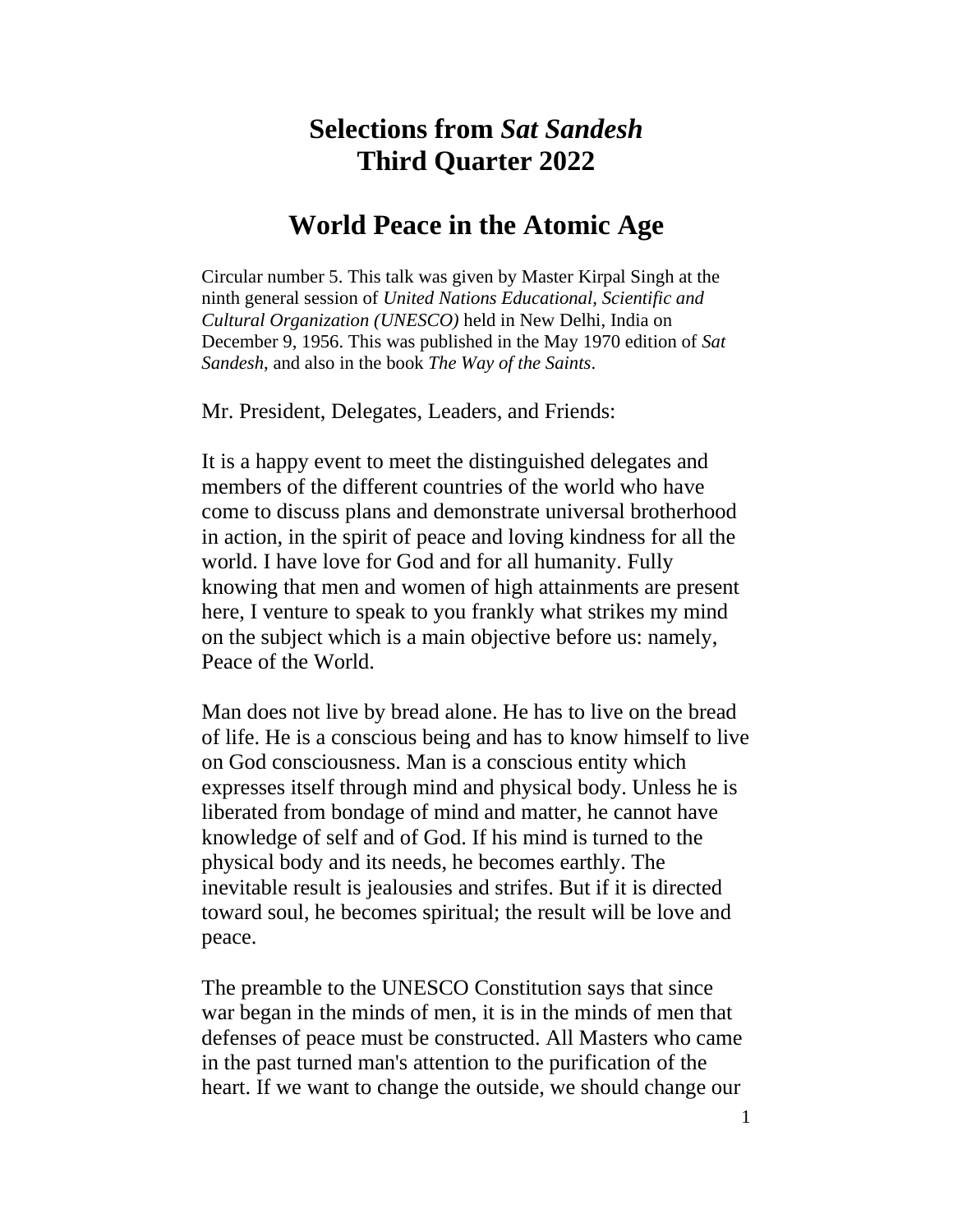hearts first, because out of the abundance of the heart a man speaks. What does it avail one to wash himself outside if deceitfulness is in his heart? Purity in thought, word, and deed is what is required.

The world is awakening to this truth, as is apparent from the fact that religious conferences and such organizations as this one are coming into existence for the purpose of helping mankind uplift himself; but violence and hatred still dominate the world and the doctrine of inequality of men and races is preached and practiced.

Some like to dominate over others, and exact and squeeze from others all that they can, and give little or nothing in return. All this has, as it were, formed habits that have entered into our nature. How can we change our mind and turn it to a higher purpose? Mind, like fire, is a good servant, but a bad master. Guru Nanak said, "Victory over the mind is victory over the world."

Let us consider how we can conquer our mind and change our hearts. Man is composed of body, mind (intellect) and soul. We have to develop all around. We have sufficiently developed physically, socially and politically. We have become intellectual giants and made wonderful inventions, such as telephones, telegraphy, radios, televisions, airplanes, rockets, atom bombs, etc.; but both physical body and intellect depend on the soul within, about which we know little or nothing.

"What does it profit a man if he gains the possessions the whole world and loses his own soul?" As we have not known ourselves, all advancements we have made on the physical and intellectual plane are going against us. In a European conference of scientists held recently, the President of the conference said that we have gained control over the forces of Nature before knowing our own selves. That is why various inventions are going to help in the destruction of mankind. Had we known ourselves before we got control over the forces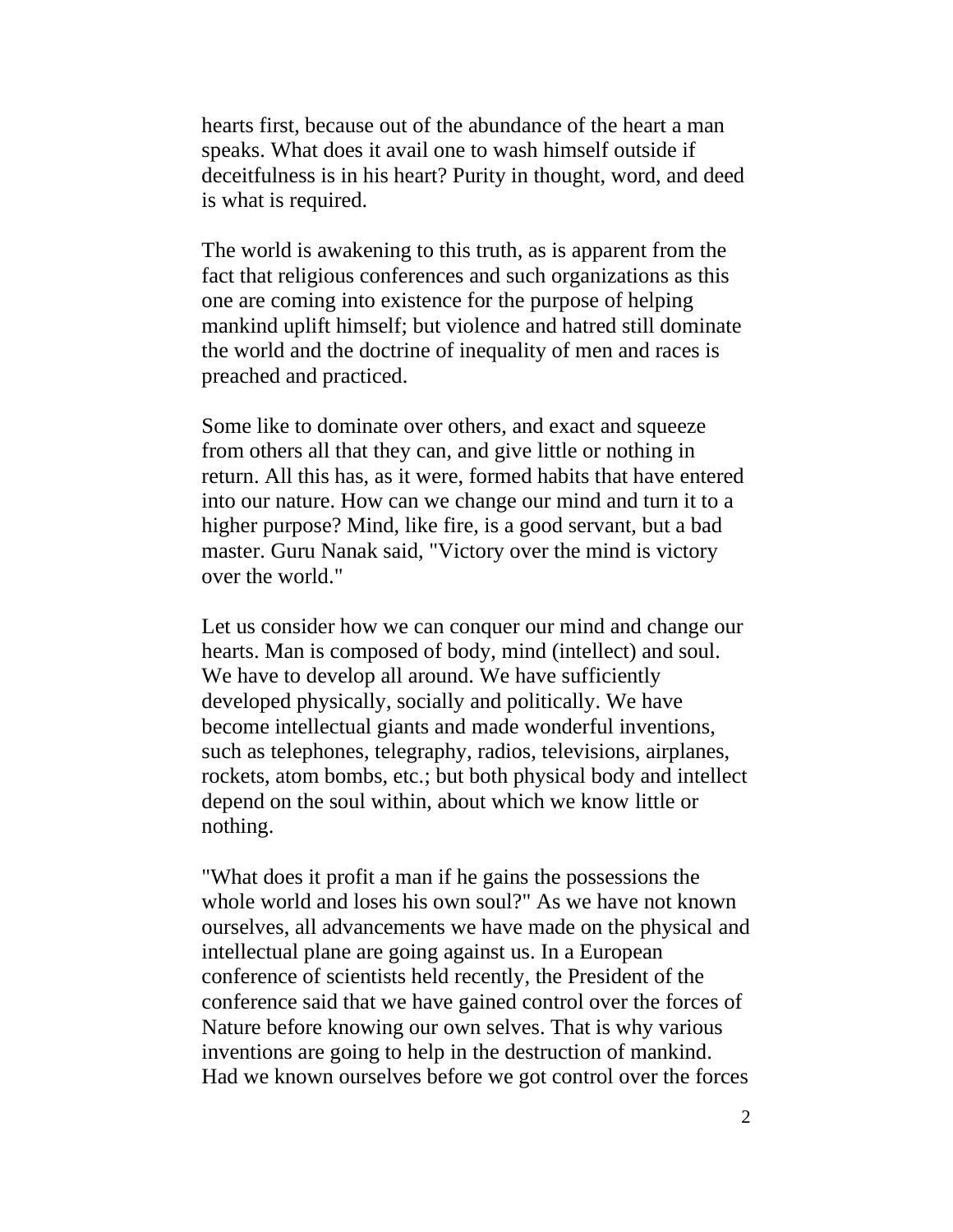of nature, all these inventions would have gone to help in our uplift.

All Masters in the olden times, namely, Buddha, Nanak, Christ, Prophet Mohammed, exhort us to *Know Thyself*. For knowing ourselves we have to rise above the body consciousness by practical self-analysis. The scriptures say, "Learn to die so that you may begin to live."

Christ said, "Except ye be born again, you cannot enter the kingdom of God." Nicodemus was a very learned man. He came up to Christ and said to Him, "Master, how can a man be born when he is old? Can he enter the second time into his mother's womb and be born?" You will see intellectual people fail very badly when the practical side is concerned. Christ replied, "Art thou a master of Israel and knowest not these things? Don't you know that flesh is born of flesh and spirit of spirit?"

To be born anew is to rise above the body-consciousness by practical self-analysis so that one may know himself and the Overself which is called by so any names. Kabir says the same thing, "Learn to die a hundred times a day, not once."

You must know how to *rise above the body consciousness* so as to know who you are or what you are. Intellectually we know so much about it, but practically we know little or nothing. It is a matter rising above the body consciousness and opening the inner eye or the single eye to see the Light of God by practical self-analysis, which we have forgotten. It is an old, old science.

All Masters who came in the past were fully conversant with these facts, but unfortunately we have forgotten them. Can we rise above the body consciousness? Can we leave the body and then come back? These are the teachings given by almost all the Masters whether they came in one country or in the other.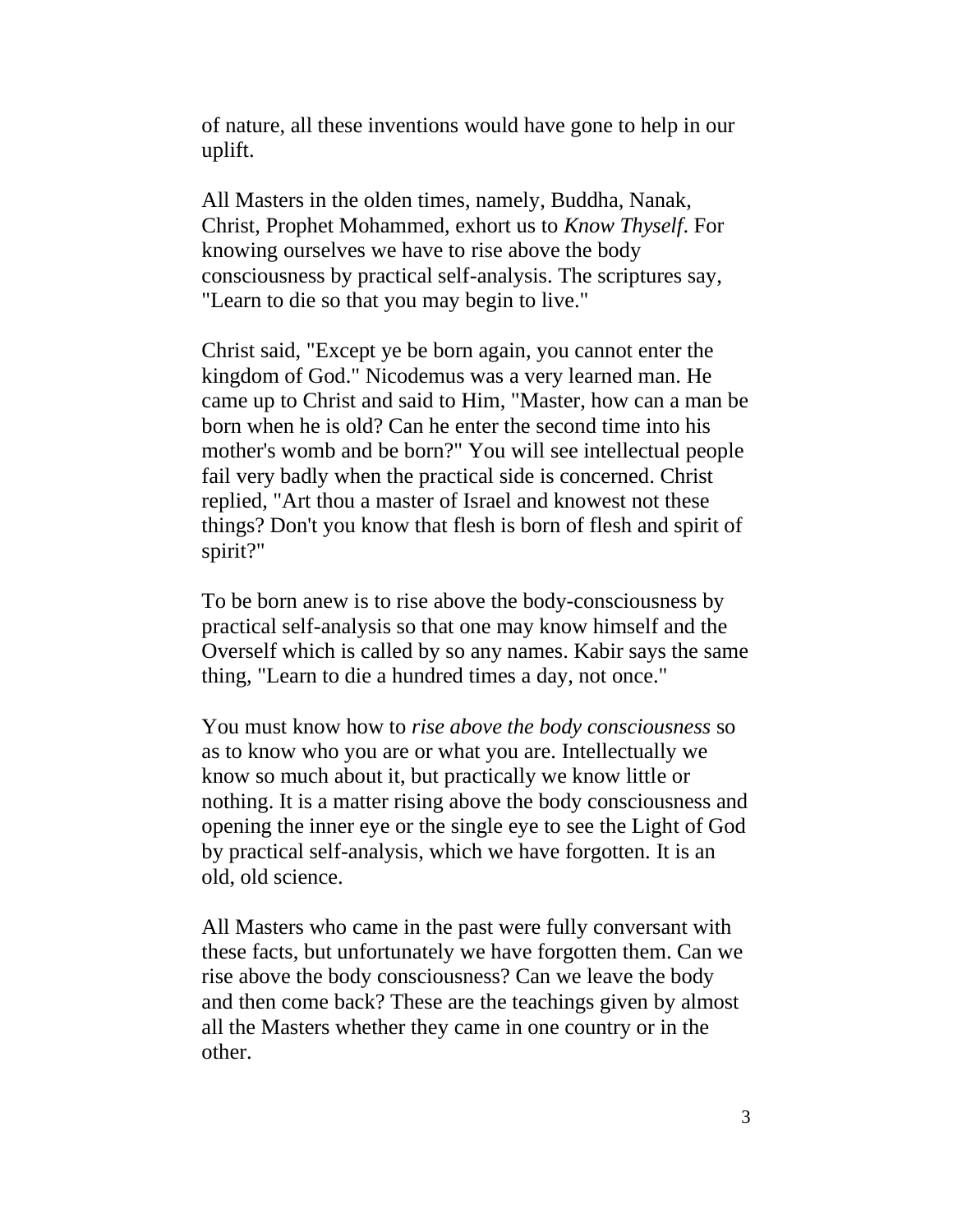Maulana Rumi said "My dear friends, learn to die so that you may have everlasting life." So this is not a new thing, but an old, old thing which we have forgotten. So the Master says: "Yes we can have this experience as surely as two and two make four, very definitely, at the feet of a competent Master, as King Janaka had at the feet of Ashtavakra in a very short time."

I need not dwell on this subject any longer. Those who may be interested in solving the mystery life can refer to the pamphlet *[Man! Know Thyself,](https://ruhanisatsangusa.org/knowthy.htm)* which has been distributed to everyone here, for further information.

To achieve this end, man must have an ethical or moral life which is a stepping stone to spirituality. Christ said "Blessed are the pure in heart for they shall see God." Guru Nanak said, "Be pure that truth may be realized."

While pressing for the moral and intellectual solidarity of mankind, we have not laid any stress on the spiritual aspect of man which is the most vital but a sadly ignored proposition. It is a cementing factor running throughout all humanity without which all our attempts in the intellectual and moral planes may succumb and collapse.

On my tour of England, Germany and the U.S.A. last year I was asked, "How can we avoid the danger of atomic war?" I told the listeners that we can avoid this if we but live up to what the scriptures say. We know so much about the *Sermon on the Mount, the Ten Commandments* and *the Eight-fold Path of the Buddha*, for preaching to others, but we do not live up to what we preach. "Be the doers of the Word and not hearers only—deceiving your own selves." Reformers are wanted, not of others but of *themselves*.

Learn to live just as Yudishtra, one of the five Pandos, did. It is said that the five Pandos were placed under the tuition of a teacher and the teacher gave them a book which started, "Tell the truth, don't be angry," and so on. Four of the brothers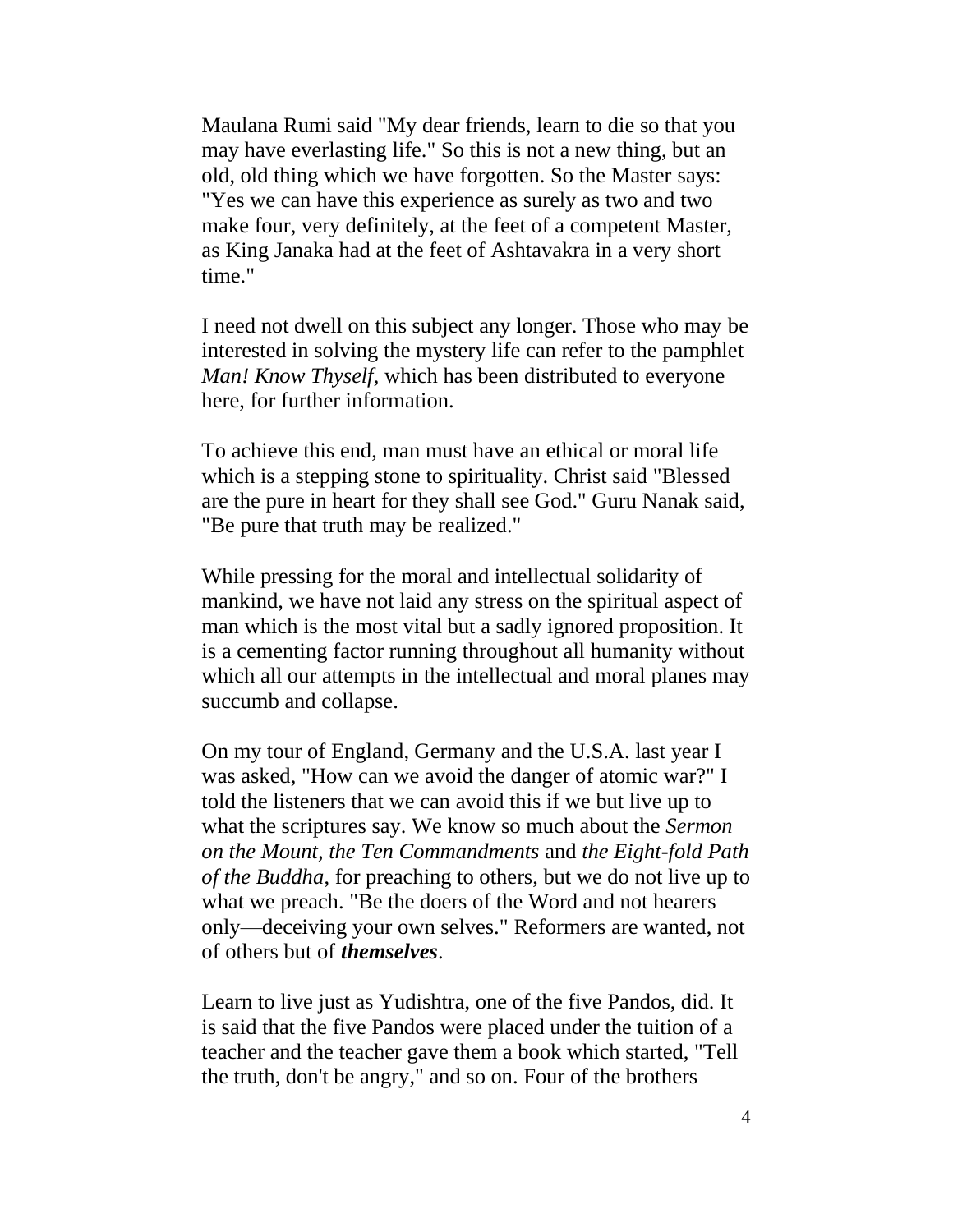memorized the full booklet. When the turn of Yudishtra, the other brother, came, he said, "Well, Master, I have learned one sentence fully, 'to tell the truth'; and 'don't be angry,' I have learned only half of that." The master was enraged. He said, "What will I answer to the king?" In two or three months he'd learned only one sentence and another only half. He began slap the boy — once, twice, thrice. Then he said, "Why don't you tell the truth?" Yudishtra said, "I do tell the truth that I have learned one sentence — to tell the truth — and the other only half, not to get angry. And now I tell you the truth, that in the beginning I was not angry, but when you went on slapping me, I got angry in my mind."

So unless we learn to live as Yudishtra did, there can be no advancement in any phase of our life. Food which is digested gives strength. If we put in practice what we have learned, all danger of an atomic war will be avoided.

Now let us see what the scriptures say for our guidance. Men are all worshipers of the same power of God, called by so many names. God made man, ensouled bodies. Our soul is environed by mind and matter. God is all consciousness. When we liberate ourselves from the bondage mind and matter we find we are conscious entities — souls. We are, as it were, drops of the ocean of life. If we know ourselves by analyzing ourselves from the physical body, we will meet the world from the level of the soul.

So we have got a very strong background to stand on, viz., God-consciousness. But we have been living only up to the "shalts" and don'ts." We shall do this and do that or don't do this or don't do that, but really we have no strong background to stand on. "There is no Hindu, no Mohammedan (I may add no Christian or any other) by birth." That is what Guru Nanak said.

The Israelites came up to Christ and put to Him the question, "Our king demands a tribute from us, what should we do?" And He told them to bring Him a coin. And when the coin was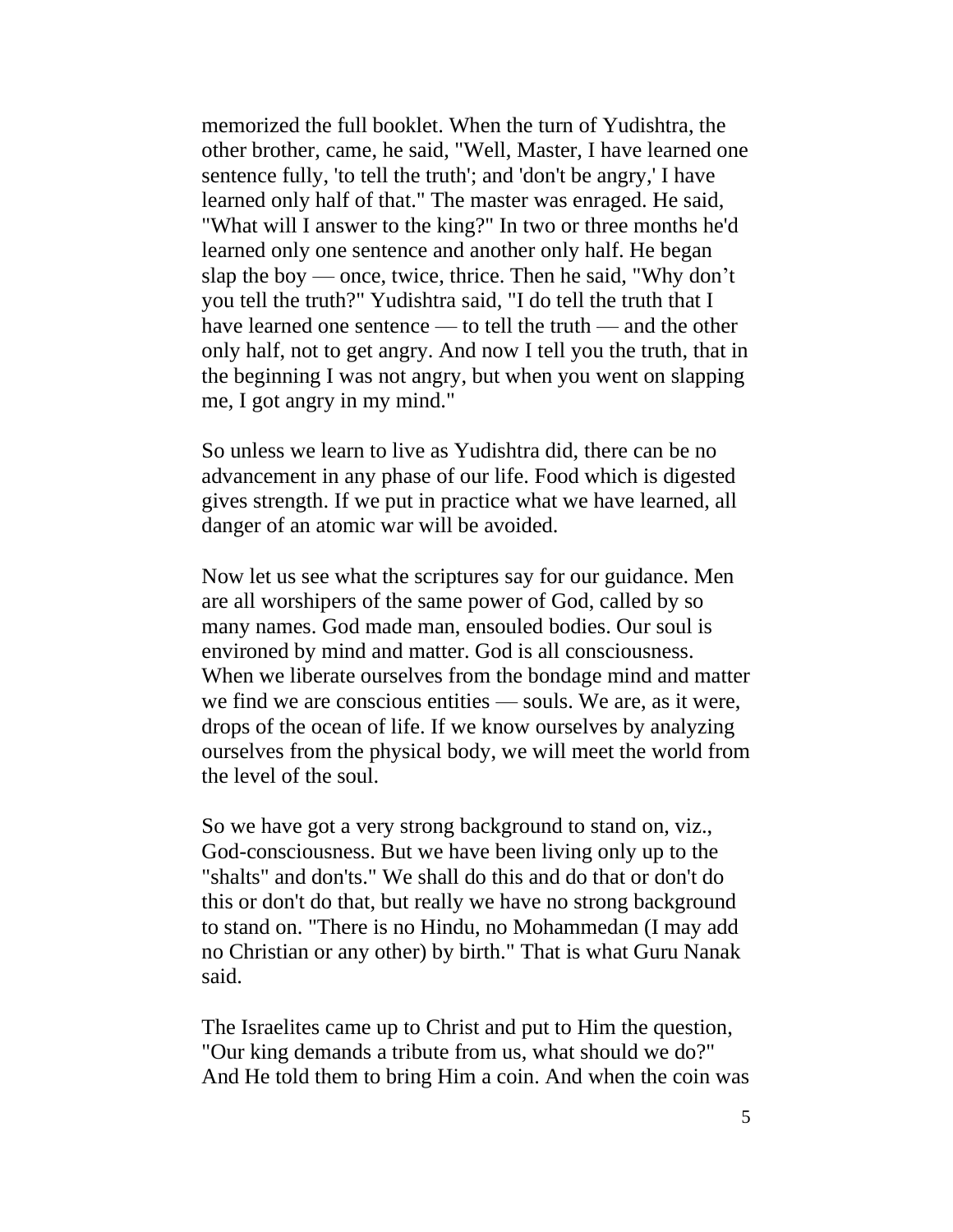brought He asked whose inscription was on it; when told it was Caesar's, He said, "Give unto Caesar what is Caesar's. Your souls are of God, give unto God."

All Masters' viewpoints have been the same. As man is a social being, social institutions of various religions were made for the uplift of soul, so that it may pass its earthly sojourn amicably and prove to be helping to all humanity, as well as to aid one to know himself and know the Overself — God. God cannot be known by intellect, the outgoing faculties, or *prana*. It only the soul that can know God — that is why all Masters who came in the past enjoined *Know Thyself*.

They further gave two most important commandments: (1) Love thy God with all thy heart, with all thy soul, and with all thy strength, and (2) Love thy neighbor as thyself. For God resides in all hearts.

We are all conscious entities being of the same essence as that of God. There is one underlying unity — as such we are brothers and sisters in the true sense of the word, and form the universal brotherhood which can be cemented if the much needed inner unity is realized. Now we know all things intellectually. As we have not known ourselves, our inner eye is not all pervading. When your inner eye, single eye, or latent eye is opened then only you will see the same light of God working throughout all. You will have true love for all and true regard for all scriptures left by the past Masters. All scriptures say that God resides in all creation and is immanent in every form.

Guru Nanak said, "We live and have our being in God. We should treat everyone as our own flesh and blood." Prophet Mohammed said, "We are all members of the same family of God." All other Saints said the same thing. We should, therefore, love all — love of God and love of all mankind are the two great fundamentals or main commandments on which the work of all the Masters hang. If we follow them in practice, there will be peace on earth; the kingdom of God will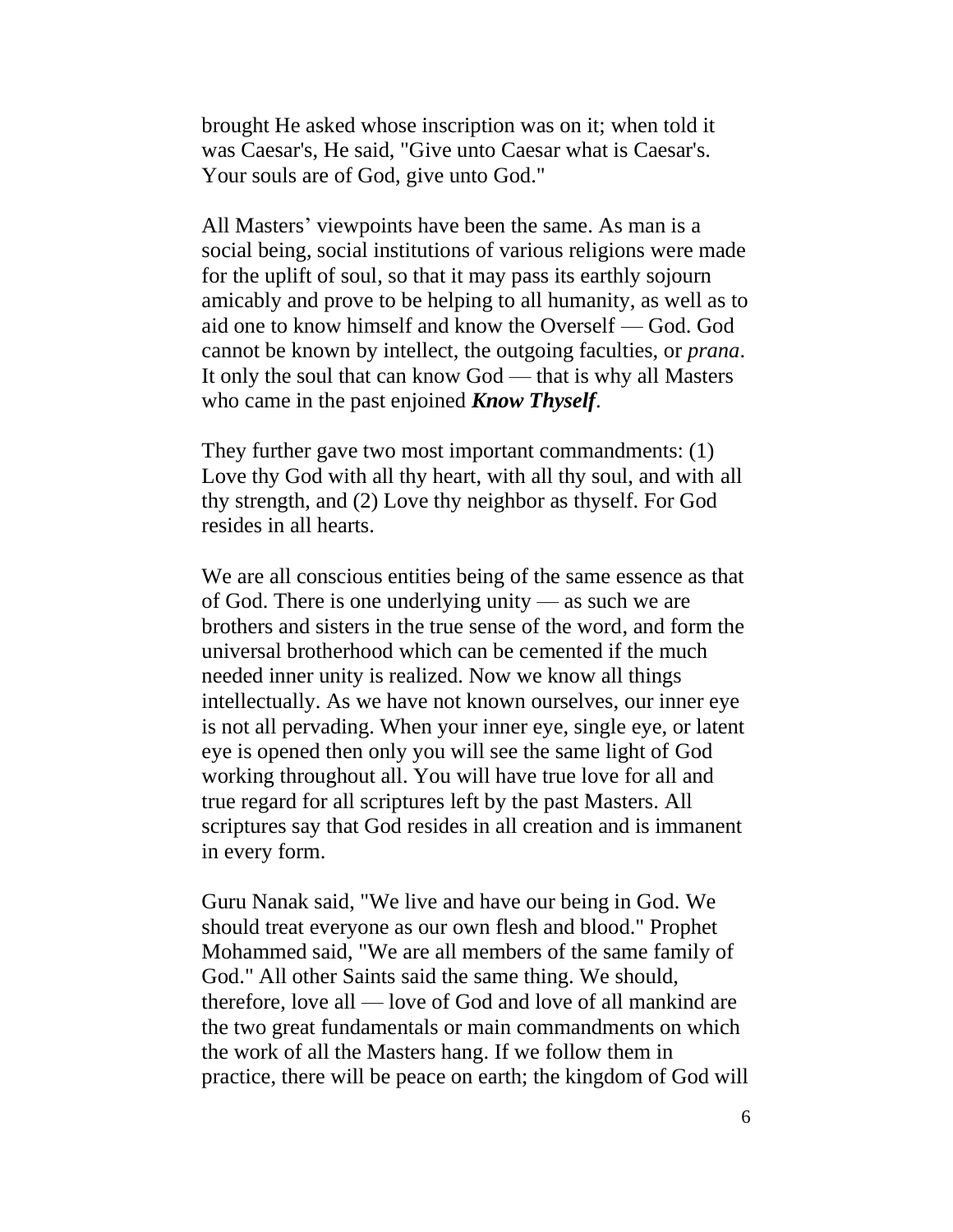come on earth — and there can be left no danger of an atomic war.

There is one reality working in all. All mankind is one. The differences are man-made — arisen out of selfaggrandizement due to ignorance of one's own self. It is said of St. John that he was invited to a school. He came over and was asked to give a talk. He stood up and said, "Boys, love one another," and sat down. The secretary in charge asked him, "Haven't you got anything more to say?" He again got up and said, "Boys, love one another," and sat down. Again the secretary asked him if he didn't have anything more to say. The third time he got up and said, "Boys, love one another. Love and all things shall be added unto you."

To achieve this end man must be ethical or moral. This is the gist of the teachings of all the Masters, whom we have with us. Naturally whoever loves God will love all.

Without love no lasting peace can be maintained in the world; and without the spiritual aspect of man being realized you cannot have true love. God is love and our soul being of the same essence as that of God, love is innately enshrined in us.

Shamas Tabrez, a Mohammedan, said, "If you perform outer rituals and ceremonies of worship for a hundred years, you cannot be true worshipers. If by doing these you have not developed love for Him, ye cannot be aware of the mystery of God."

Guru Gobind Singh, the tenth Guru of the Sikhs, said the same truth, "Hear ye all, I am telling you the truth — those who love, they get to God." The Bible also says the same thing. "Those who do not love cannot know God." All others spoke in the same terms.

A lover of God will be a lover of all Masters who came in the past, a lover of all mankind and all creation, a lover all holy scriptures, all holy places and a worshiper of all places of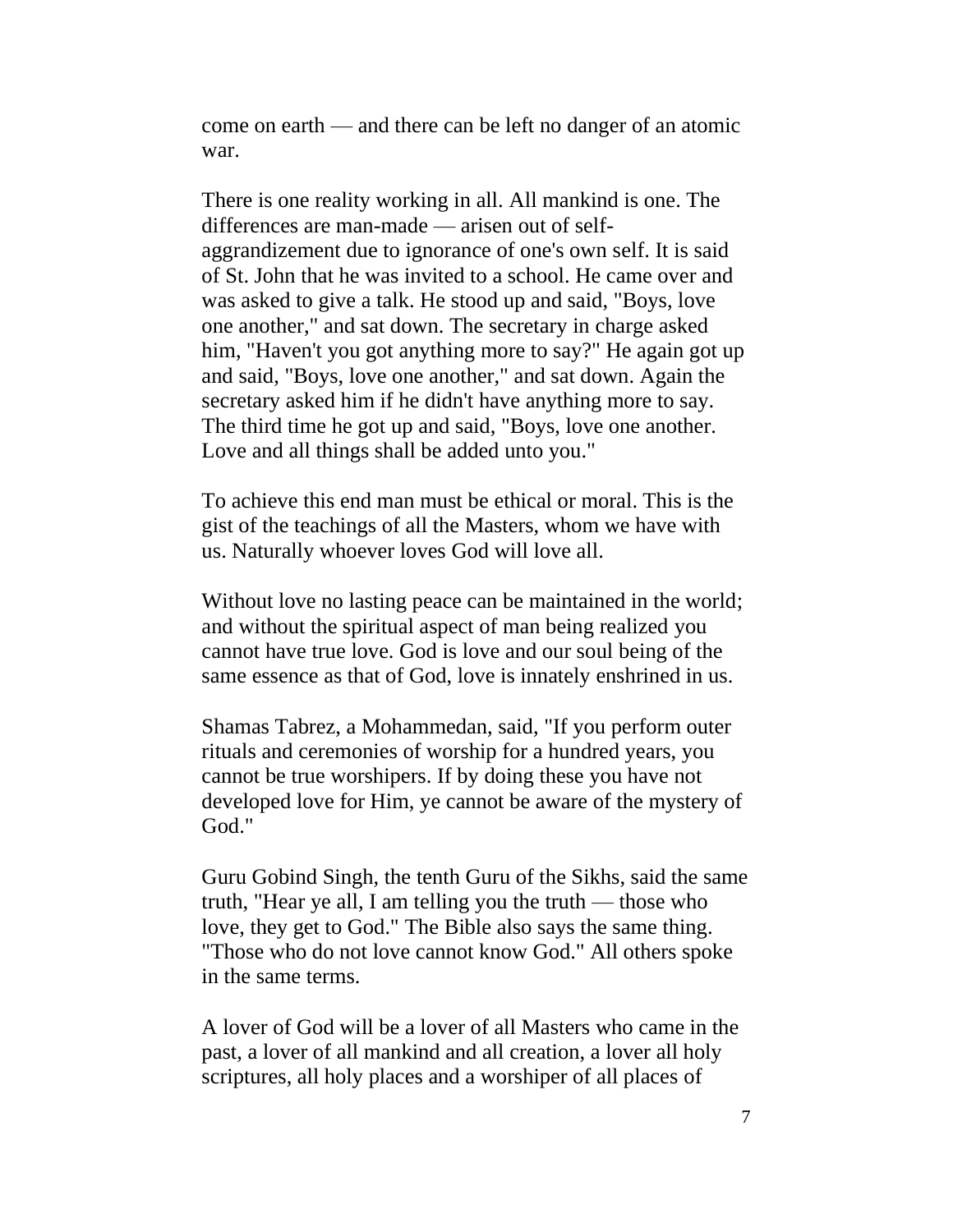pilgrimage. A lover of God will never think molesting anyone in thought, word or deed. He will be:

1) A true *ahimsa*, which is the highest of all Dharmas.

2) He will live a life of truthfulness.

3) He will hold a high character.

4) He will have love for all — hatred for none.

5 ) He will lead a life of selfless service for the uplift all humanity.

These are the five pillars on which mansions of peace can be built. These five pillars are cemented by developing the *spiritual contact within*. He looks to the whole world as the house of God, and the various countries as so many rooms therein.

The governments are raised as custodians for the good of the people. They are doing their best to restore peace and order in various ways in the world. The United Nations was also formed to secure this end.

The governments can control the bodies of men, but cannot do man-making. Until the hearts and minds change, the world situation cannot change. *Change must come from within*. As I told you already, "Out of the abundance of his heart a man speaks." The very words he utters are charged with love. Whatever comes from the heart, that goes to the hearts of the people. This is the sole work of really spiritual men and not sectarian, who are to do this job, without which no government can be fully successful.

*Paid preaching*, I am forced to mention this thing, because it has done more harm to humanity than the helping of it. Paid preaching, carried on by professional and narrow-minded preachers, has made matters worse in all religions. They, instead of uniting mankind, have assisted in separating man from man.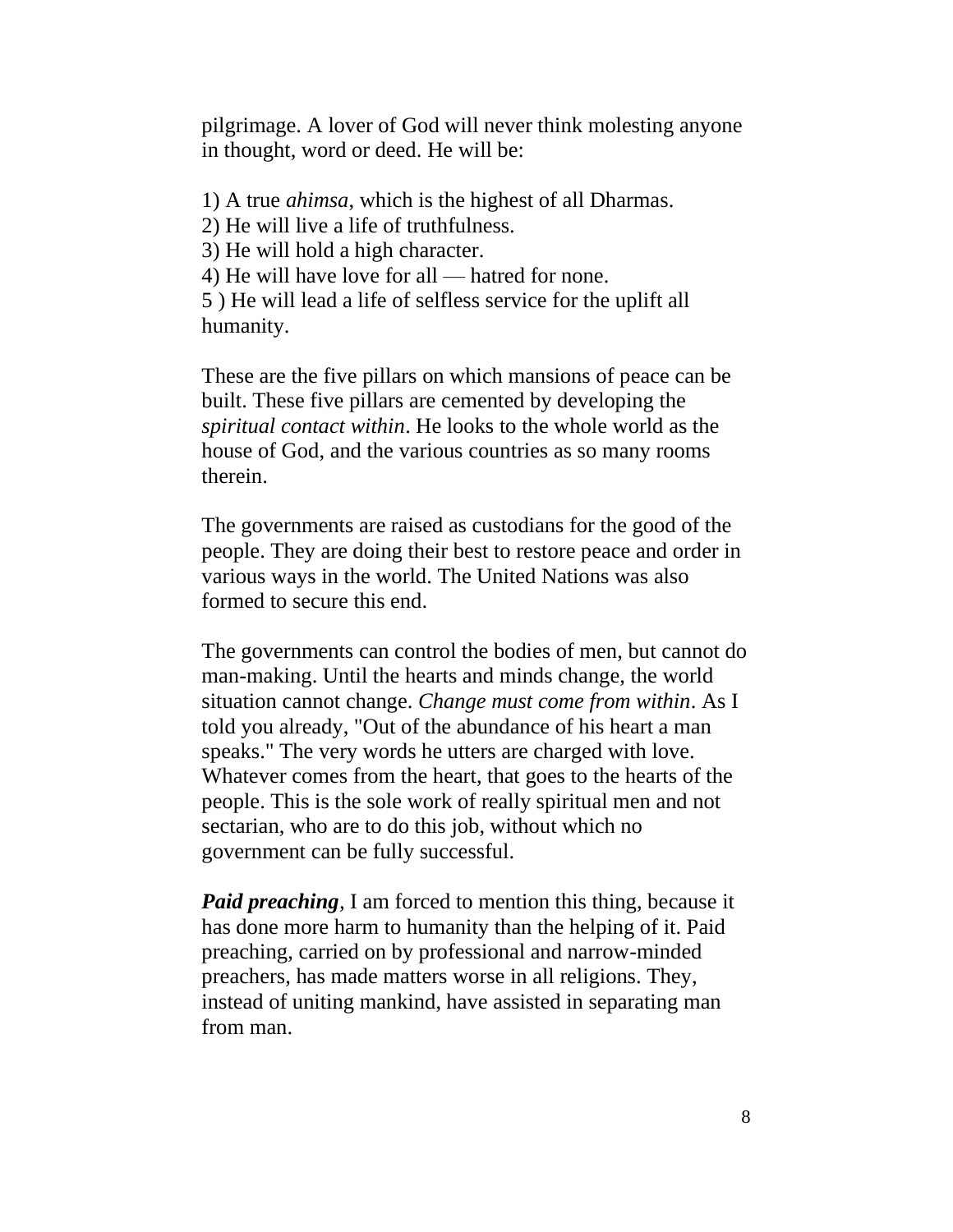Look to the olden days. Four phases of life were prescribed for man. The first 25 years of age were spent to learn all the scriptures and other knowledge. After that, 25 years to attend to household affairs. After that, a man had to go into seclusion for about 25 years in order to realize his own self and to realize God. When he had realized himself and God, he was to go around from place to place for preaching to all mankind selflessly. Such persons were called *sanyasins* who were required to preach.

All Masters enjoin us to love God and to love all humanity with all our soul, with all our heart, and with all our strength. Masters who came in the past told us to go by the scriptures. How many of us should do this? At least those who are awakened to this truth should do that. Let them start from themselves. God wants reformers, as told you before, not of others but of themselves. So many people sitting here, say 600 to 700, if we just start doing that — there will be a change. Those who come in contact with you, they will also change.

So you see it requires a very rational way of preaching by those who have universal love, who follow the true import of the holy scriptures which are fortunately with us today. Had we come, say, a hundred years before or 400 years before we would not have the scriptures or experiences of those who came within these periods, viz., Ramakrishna and others. Had we come before 500 years we would not have the scriptures of the Sikh Gurus, which are a voluminous treasure of divinity. Had we come another 1400 or 1500 years back we would not have the *Holy Koran* with us. Further, back to 2000 years, if we happened to have come before that, we would not have even the *Bible*. 2500 years back had you come you would not have even the scriptures of Buddha and Mahavira.

So we are fortunate these days in the twentieth century that all those who came in the past with fine records of their personal experiences which they had with the self and with Overself are with us today. We can be benefited therefrom but unless we know the *true import of the scriptures, understand the one*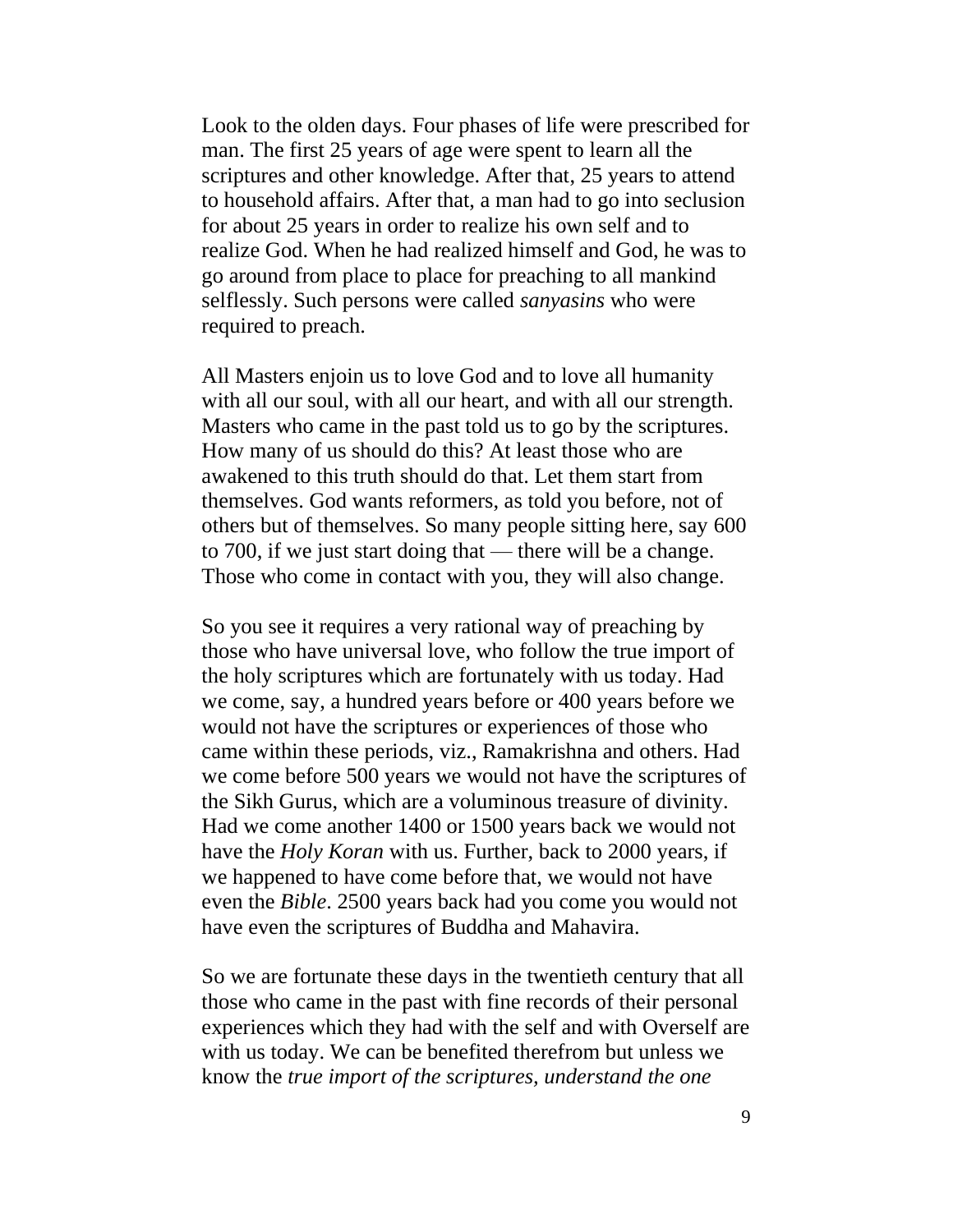*underlying principle therein, and live up to them*, we are nowhere. What do they say? They advise us to have a robust physical life, to have an ideal moral life and to know our own self and to know God.

There are two kinds of knowledge, one is called *Apara Vidya* and the other is called *Para Vidya*. Apara Vidya consists of reading scriptures and performance of rituals and other ceremonies, giving alms, etc.; these are the elementary stages required for paving the road to spirituality.

The main purpose underlying this is to create in us an interest in knowing self and knowing God and also in leading an ethical life, which is the stepping stone to spirituality. For that, naturally, we have to seek the guidance of *someone who has realized that spiritual life*. The main drawback is that we do not know what we are and where we stand. Our soul is under the bondage of mind and matter. If you learn practically how to analyze yourself and rise above the body consciousness, you will see that you are not the body, nor the intellect, nor the outgoing faculties. We know so many things but only intellectually.

Is it possible to know one's self and know God? As I told you before, yes, it is possible by following Para Vidya, the science of practical self-analysis in the natural way, which can be followed by men of all ages. Unless you know who you are and what you are, and what your relation is with God and all creation, you cannot be fully at peace.

This is no matter of feelings, emotions, or inferences arrived at by intellectual wrestling, as they are all subject to error. This is a *matter of seeing*, which is above all of them, and given out by all Masters who came in the past. This applies to all irrespective of whether you belong to one country or the other, or one religion or the other; that makes no difference.

Since man is a social being, social institutions were formed just to enable him to lead a life of high morality, of chastity,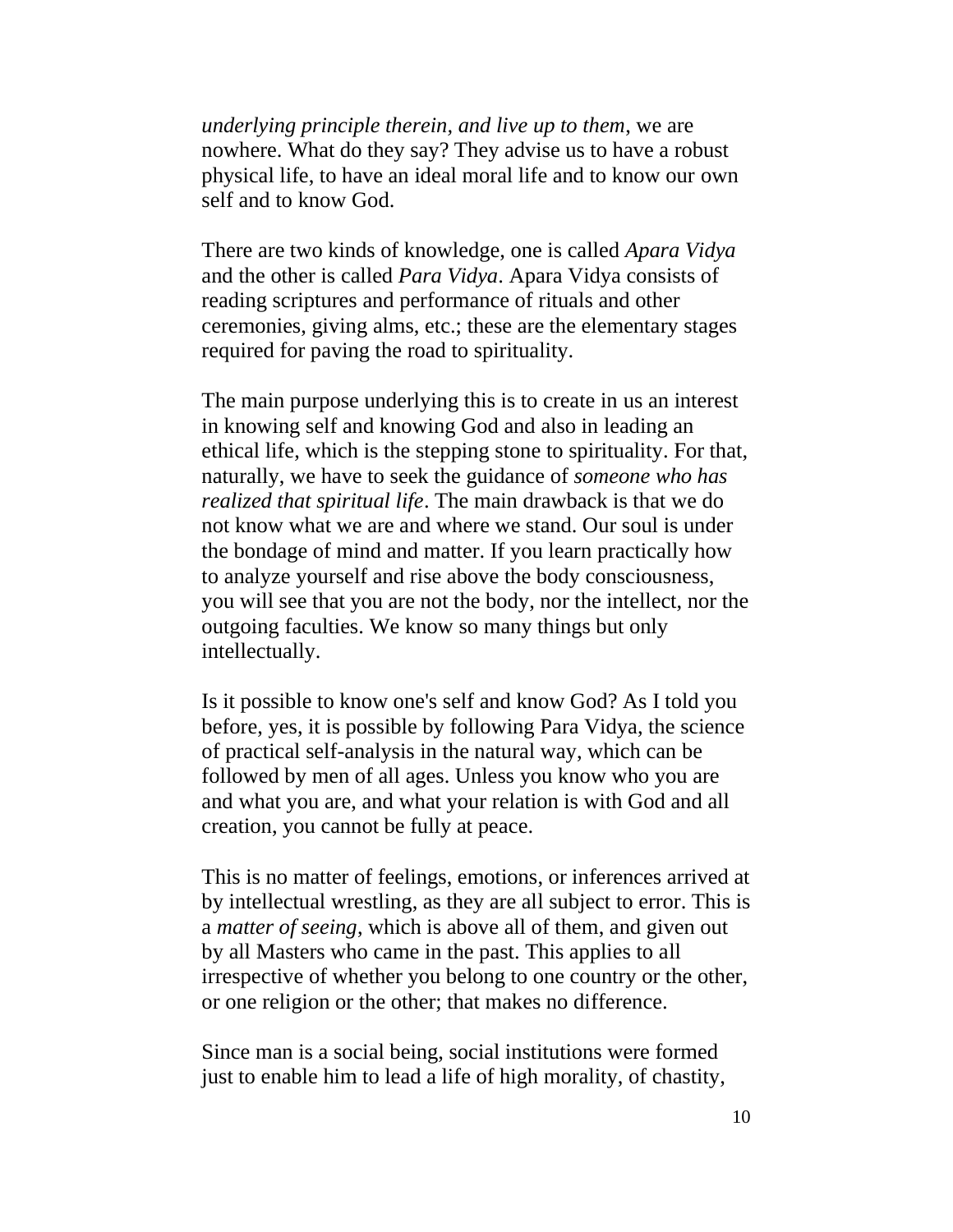and of love for all mankind and pass days of life in peace. To achieve this end, we have to see the unity underlying all creation by knowing our self and knowing God. We have wonderfully developed in the way of science but still with all the amenities it has afforded us, we are still not happy. *The true happiness will come if you will know yourself.*

We were talking of the governments, that they can control bodies but cannot make men. Making of men is the job of really spiritual people. Look at the kings of old like Dashratha, Ashoka and others; almost all of them had in their courts really wide-awake seers of spiritual status whom they consulted in all matters affecting humanity as a whole; and from whom they received substantial help in carrying out the work of their states without having recourse to the use of physical force.

If similar guidance can now be had, it would go a long way to secure peace in the world. You will see that our success in achieving self-government in India without a regular war was mainly do to the wise counsel and guidance of Gandhiji which were based on moral force with some spiritual background. All of us owe respect to him. If you follow the principles as I have told you, there will be peace on earth.

It is not a new thing. It is already there in the scriptures left by Masters who came in the past. They all gave out the same thing. But we know all this only intellectually. The only thing required is to just put into practice what we know. Instead of preaching to others we should start preaching to ourselves. Live up to what we say. There will be a very definite change arising.

It may be there is danger of war overhead but if we at least know what we are and try to live up to what is said above, that will not make matters worse; that will help the majority of people. It is true when the house is on fire, a well cannot be dug out then and there. If we just start living up to what has been laid before us, viz., love God, and as God resides in all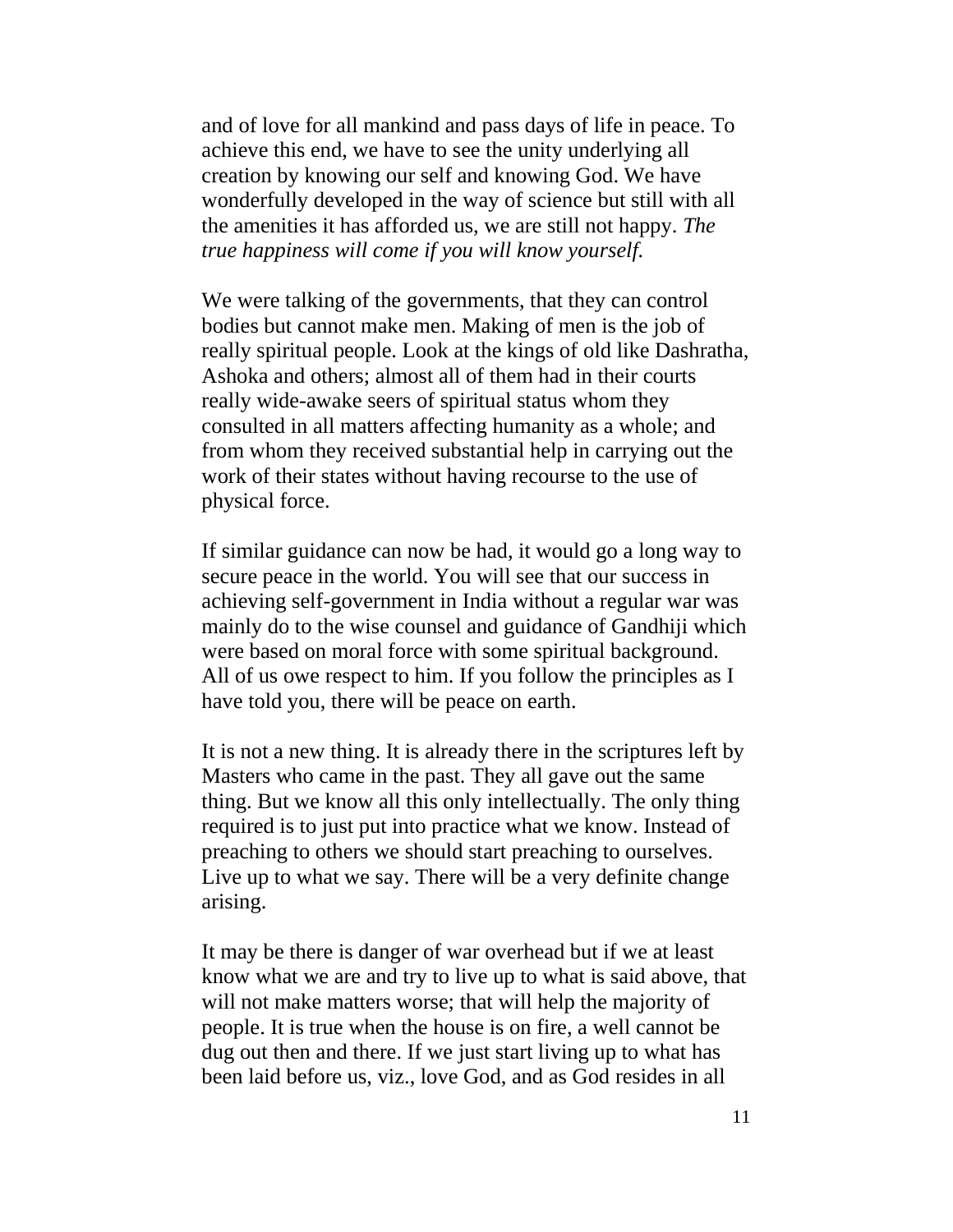hearts, we should love all humanity and all creation, that will go a long way to help us.

In the Hindu scriptures, you will find that they give milk to the serpents, *Gugapir*, as it is called, because God is immanent in all forms. A question was put to Christ as to how we should behave toward others, and he said, "Love thy neighbor as thyself." When he was asked what to do with the enemies, he said, "Love thine enemies."

The true spiritual man looks to the very God in all hearts. He works from that level. Such people, the more in number, will go to create more peace and love for one another.

So, with these words let me thank you all for the patient hearing that you have given and take leave.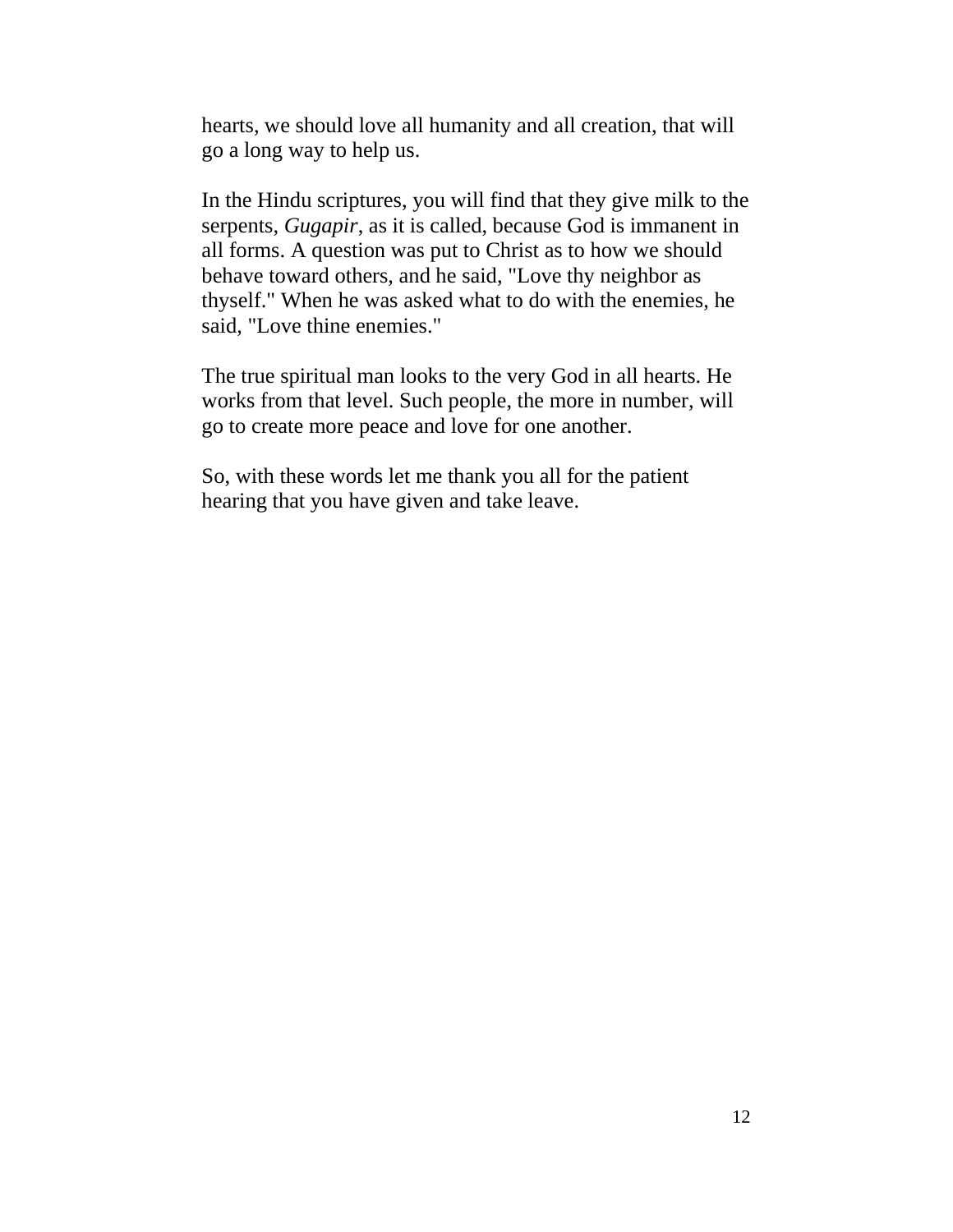# **Prayer: Its Nature and Technique Preface to the book by Master Kirpal Singh**

Prayer is the salt of life and we cannot do without it. It is ingrained in the nature of Man to pray for the fulfillment of his wishes whatever they be. But more often than not we do not know what we may really pray for, how to pray, and what we may do to make our prayer a great dynamic force as may stir up Heaven's mercy.

The secret of a successful prayer lies not so much in the words we use, nor in the time we devote to it, nor in the effort that we put into it, as it lies in the concentrated attention that we may give it at the seat of the soul so as to make it soulful.

The most natural form for a fruitful prayer is the yearning of a soul without the agency of words, oral or mental, with the tongue of thought. A prayer like this generates and releases such a fund of spiritual energy that all the Cosmic Powers are attracted and combine together, shaping out things as best as possible.

A true prayer is one continuous process, independent of form, time and place, and leads ultimately to the stage of *Sehaj* — a halcyon calm, a perfect equipoise and a complete satiety, with no desire whatsoever. This then is the climax of a genuine prayer, and here prayer itself ceases to be a prayer and becomes a state of being, as one gradually rises first into Cosmic Consciousness, with the Divine Will fully revealed unto him.

This is the be-all and the end-all of prayer: and how to achieve it is the object of this enquiry.

KIRPAL SINGH July 1, 1959 Sawan Ashram, Delhi, India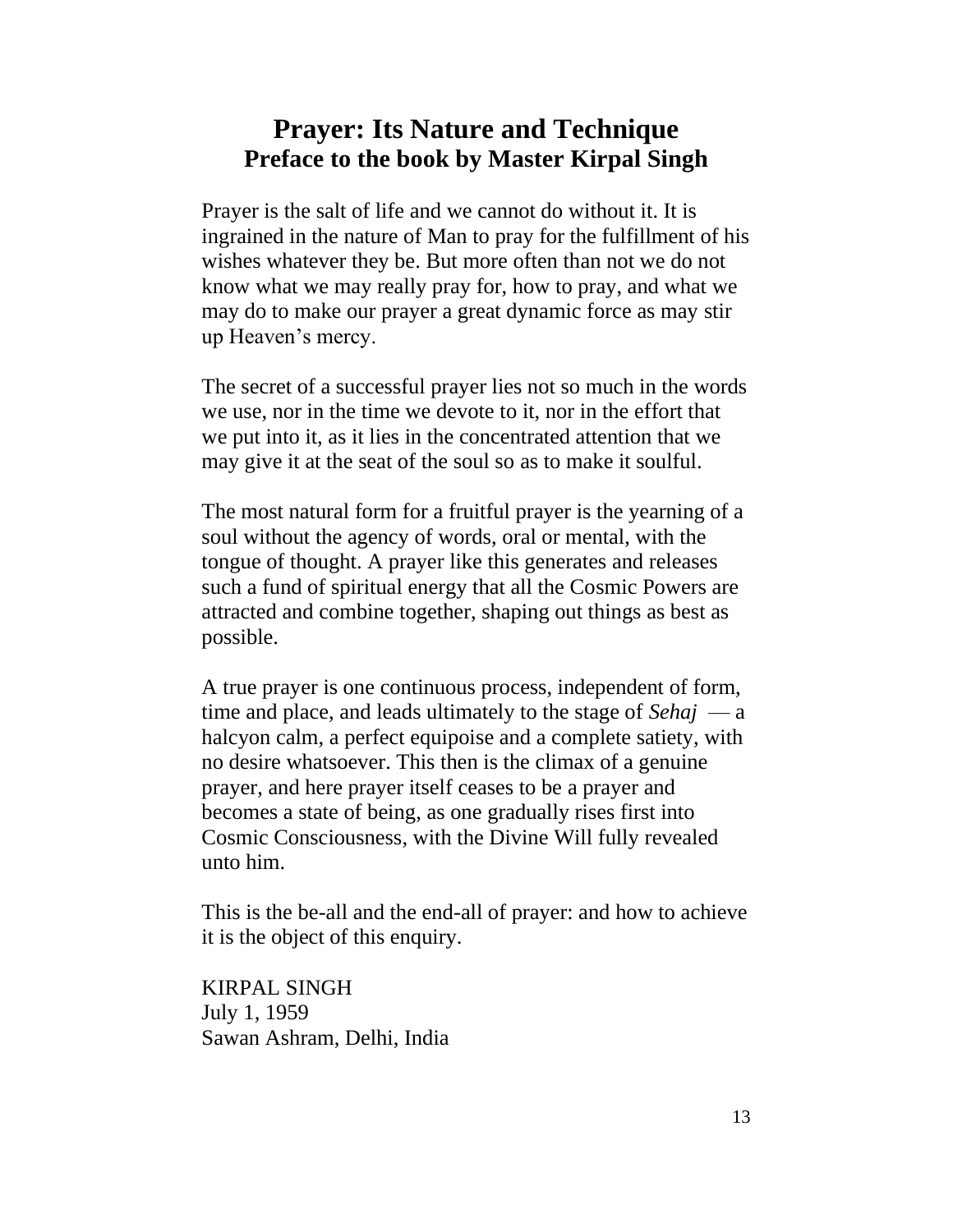## **Our 'Master' Teacher** *His Grace Lives On*

Starts on third page of Chapter 9, published in 2001 Evening Darshan with Master Kirpal Singh August 10, 1974, Sawan Ashram, Delhi, India

**Master**: How do you see the world? Do you see the world all beautiful? **Disciple**: Yes, yes.

**Master**: Do you see the world all beautiful, each one of you? No reply? So, if you have love, love beautifies everything. Love for God. God is the maker of all creation, permeating all creation, controlling all creation. If you love Him, He resides in every heart. There is no place without Him. It is all His manifestation. If you love God, all the world over will be beautiful. That is why I asked you. Why not come nearer? Welcome. So come up with any questions. You? Yes?

**Disciple**: Master, we read in *The Wheel of Life* how the Master takes on the karma of the disciples — the karmas of the disciples into His physical body. When we, when I see it, it's very . . . Is there anything that the disciples can do to make the Master's burden on His physical body less? Is it possible for us to help?

**Master**: There is nothing impossible in the world. The word impossible is found in the dictionary of the fools. Now the question that remains concerns Sympathy — Sympathy of the heart. Father can take the trouble of the child and the child can also share by love. It is the *Law of Sympathy*. By the *Law of Sympathy*, you see, a little boost is given to the soul. First of all, that thing [suffering] loses all pinching effect. When a horse is strong, it can carry even the broken carriage. So by sympathy, naturally something is contacted, not all. Hamayu was king. His father had great sympathy for his son. So when his son was very dangerously sick for eight days, Hamayu sat and prayed. He went four times around the cot upon which his son was lying.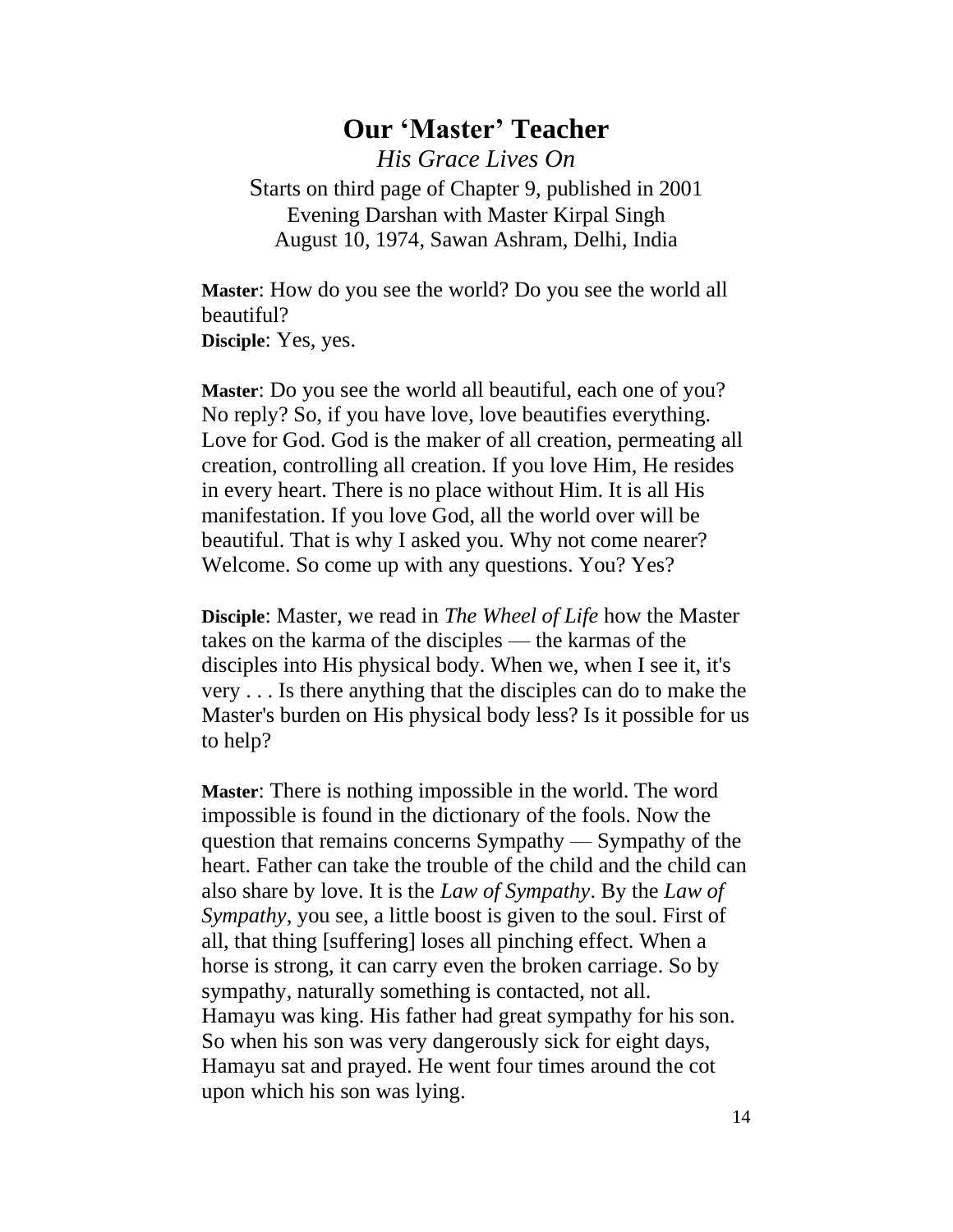He prayed, "Oh, God, let this disease be transferred to me." And it so happened the son was cured and Hamayu died on the same day. This is historically true. Law of sympathy works. You must have read this in *Wheel of Life*.

By radiation other difficulties are minimized, toned down in two ways: by giving a little boost to the soul which gives us a little strength; and lessening the pinching effect. Otherwise, as you sow, so shall you reap. Generally, the law is like that.

Once I questioned my Master by saying, "You are there. You have got no karma. Why do you get sick?" This was a very abrupt question.

He said, "When others are taken on [initiated], then those are mine [their karmas are mine]. I have to bear the fruit although in a lessened way, you see. Those [sufferings] are not his, but mine." This is but natural.

When a child is sick and is in the lap of the mother, he is buoyant. If the mother's thoughts are very strong, the child cannot get sick. The child's illness will be minimized. That's a law of nature.

So thought actions are very strong, very potent. The whole world is thought. God thought of creation. So creation was the result of thought. Thought reverberates in all creation and all thought comes in tune with that also.

So the law of sympathy works. A mother is living somewhere else. Her son gets sick somewhere in the distance. He is in trouble. The mother's sympathy stands . . . she begins to feel by radiation. This happens to those who are, what you call, very wide awake mothers. This happened with my son. That [principle] is the same with Masters, too. *If the disciple remembers the Master, the Master remembers whom* . . .?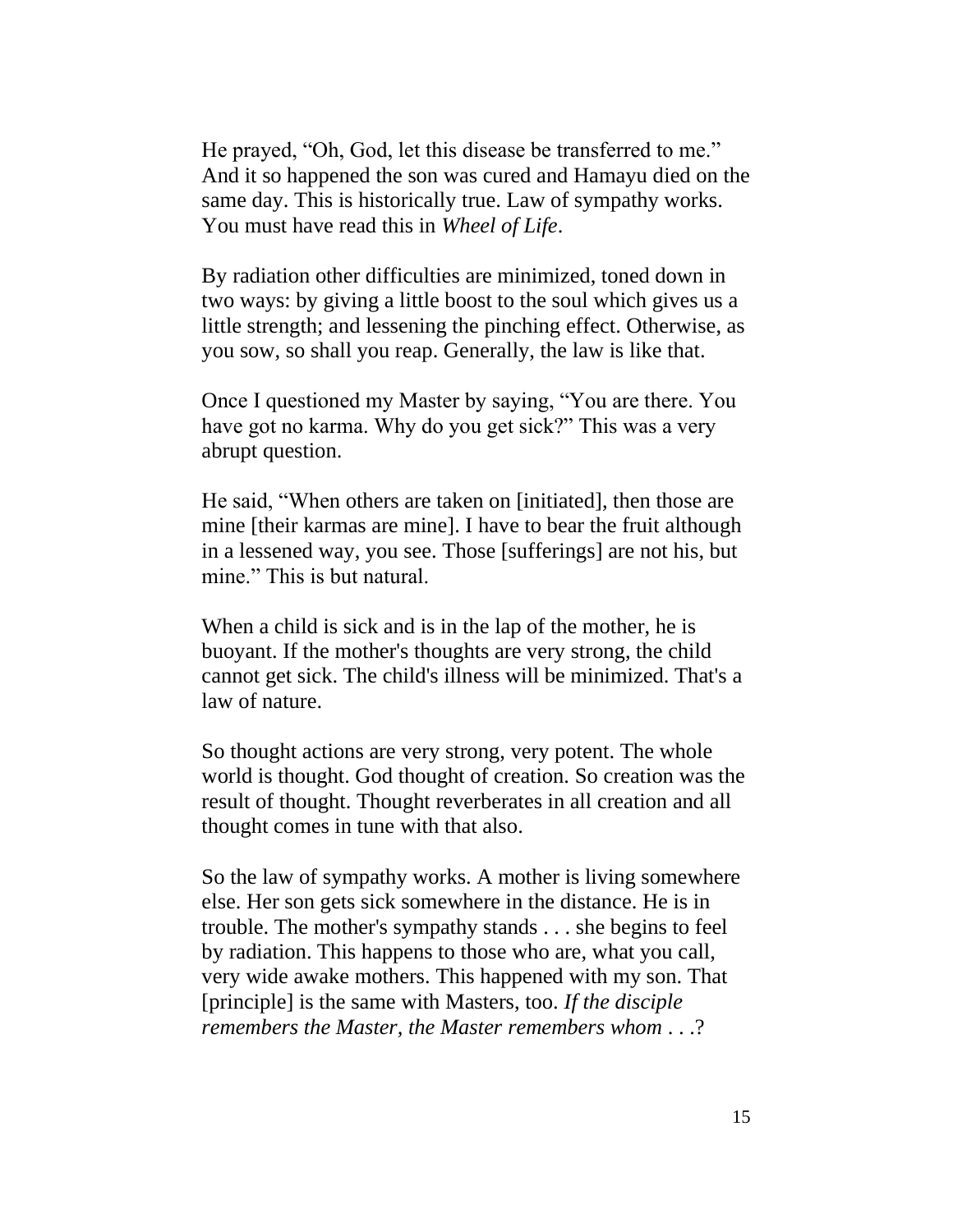That's reciprocal, you see. Law is radiating thoughts for all. When you turn your face to it, you see that is right. The more receptive you are, the more apparent help is seen.

Anyone else? [*Hindi*] Any more questions? [*Hindi*] Yes, you have to say anything? Dig up [questions] within yourself. Anyone leaving? You? You are going?

**Disciple**: Two days to spend with you.

**Master**: [*Chuckles*] Who else? You? So you have the right to question anything reverberating in your mind. If you've got any questions, come up.

**Disciple**: I'll write them down and present them later. **Master**: When? **Disciple**: Before I leave. **Master**: All right, not after, thank God. When are you leaving? **Disciple**: Tuesday morning, Master. **Master**: Oh, two days left. Yes.

**Disciple**: The last time I was here Master told me to make my home and my husband a loving happy home. I went back and in two years made my home so loving and so happy that my husband and children are so attached that they won't let me go away. So, would the Master speak about the balance of how to make your home loving, but so they won't be attached?

**Master**: [*Master looked pleased*.] Now, I think naturally he will feel sympathy for you. It is just like some oil has been put in the machinery. It goes all through without any noise. All your household affairs must be now . . .

**Disciple**: Very beautiful.

**Master**: It is sweet; and, in due course, he may turn up to your way. The duty of the woman is to first make a home happy. This is the first thing, then it is to live an ethical life. So God has united you. Pay off lovingly.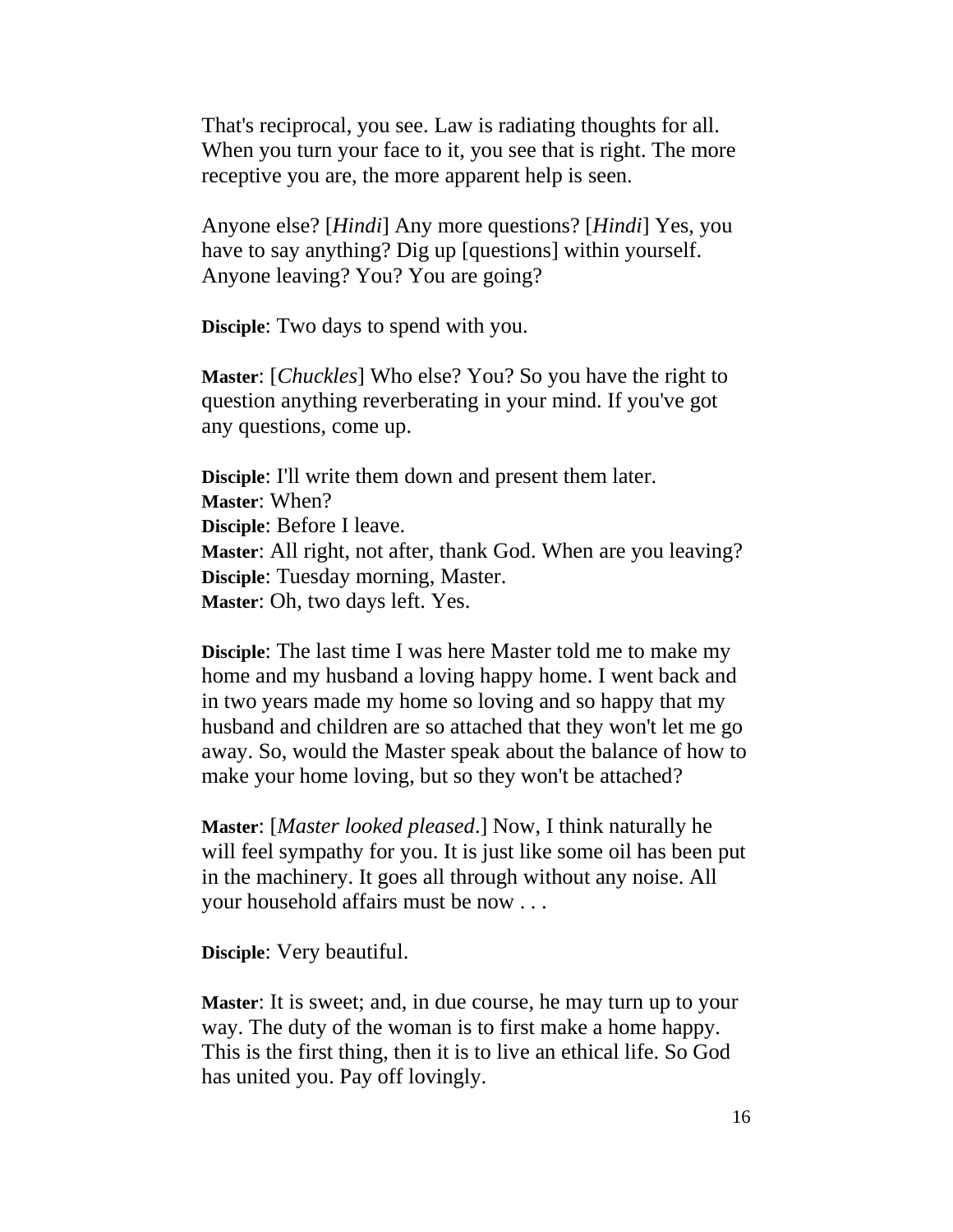[*Master had official recordings stopped August 7, 1974. Addressing a disciple, Master asks*.] I hope you must be now comparatively happier than before when you were recording always. Is it not better?

**Disciple**: Master, if I may say, it is the first time in eight months I have been able to absorb Master without having an instrument in between us.

**Master**: That's all right. If our attention is just receptive, then we draw many things from radiation. If you are doing something else, . . . naturally . . . I just put one question to you. Are you happy?

#### [*There is some discussion in Hindi. Master responds*] **I wish not to go. We'll lose all this company. Master Power will do it, but there will be no company.**

**Disciple**: I feel like we either have done our lesson completely well or haven't prepared. If you're the teacher and we are the students, and this is the classroom, then since there are no questions, we have either done our lessons perfectly, or haven't prepared for class at all.

**Master**: Of course, everything is explained somewhere. Nothing is given in a round-about way. That is why, if it is read; well and good. When there is no question, it means the pitcher is full, you see; or the pitcher is all vacant. Which of the two? If it is half filled, then it will go on gurgling. Glad to hear you have no questions. I don't think it is the other way. I see your pitcher is full.

**Disciple**: I have a problem with oversleeping in the morning. **Master**: Sleeping in the morning?

**Disciple**: Yes sir. I just sleep right through. Can you give me some suggestions how to correct that?

**Master**: Anytime you can remain wide awake . . . What time suits you?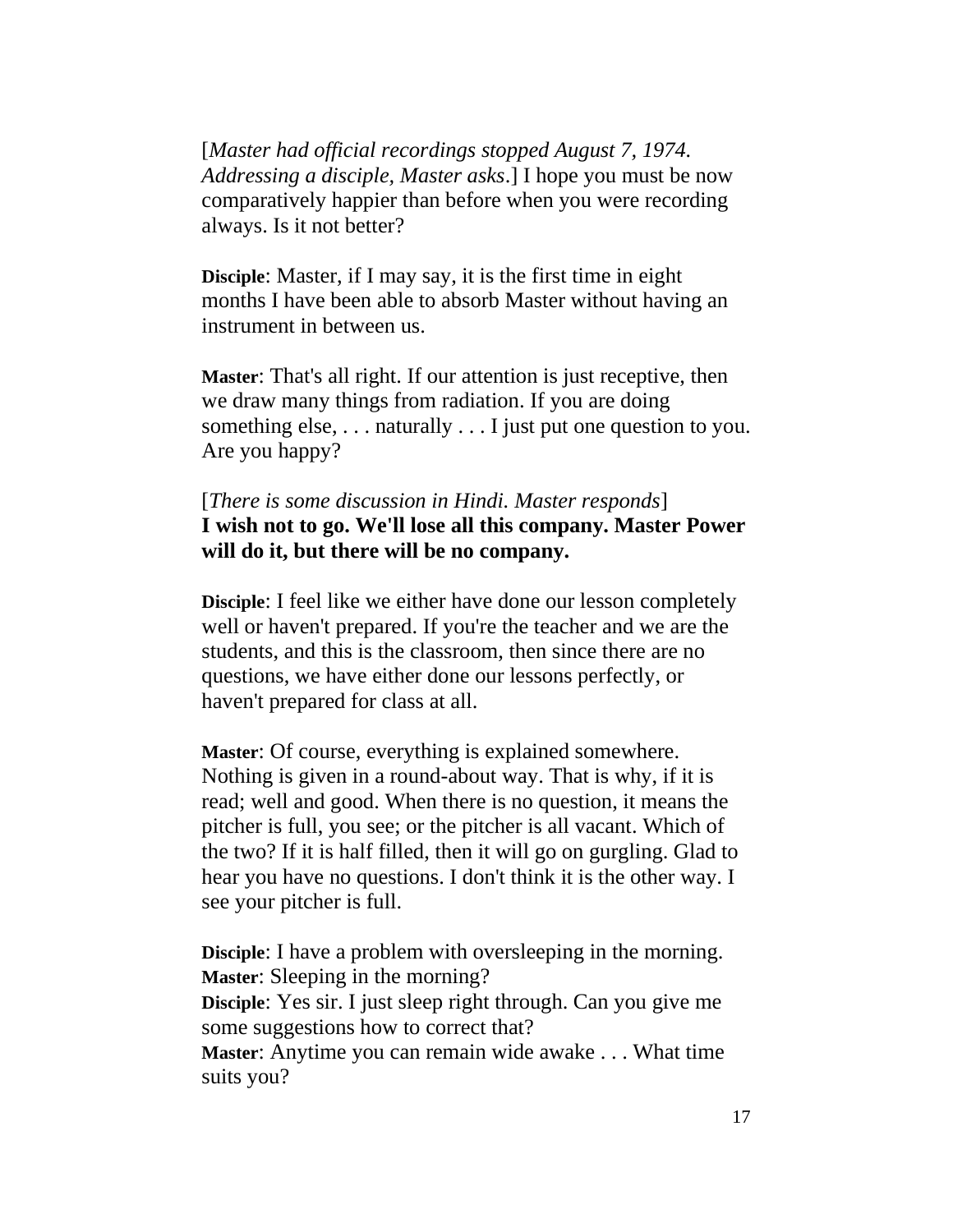**Disciple**: Well, I'd like to get up at four in the morning. Master: For that you must observe other things, too. Go to sleep before nine. **Disciple**: Before nine?

**Master**: Yes. Otherwise when you wake up you will feel drowsy. Eat less! Eat sparingly before you go to sleep. If you observe these things, I think you will find it better.

One day the second Guru of the Sikhs was asked by a follower, "I feel drowsy in the morning." "Well, look to your stomach," the Guru replied. Then another said, "My mind always is playing pranks." The Guru said, "Look to your stomach." And again one said, "I cannot rise at the stated hours." "Look to your stomach," answered the Guru.

You see? To see that your stomach is all right is the question always. When you eat food which is not digested, naturally you cannot be wide awake. You cannot be buoyant and fresh. Unless you're buoyant and fresh, there is no use of going to meditation. You won't find your meditation fruitful. So that is very essential. Yes, please?

**Disciple**: Master, is it all right to sing *Simran*? To sing it? **Master**: To sing? **Disciple**: To sing *Simran*? In other words, to sing the *Five Charged Words*. **Master**: Rhythmically? **Disciple**: Well, I do it in the car when I go to work. I sing it to myself. I don't sing it in front of people. **Master**: That's all right. By thinking of what? Thinking of the words, the sound that reverberates, or what? **Disciple:** I get lost in the sound.

**Master**: Naturally, if you do Simran of the charged words, they will give you charging. If you are only stuck fast to the letter of the words, or the rhythm, then that [simran] is not complete. Of course, that [simran] gives something if a man stays on the outside [is not in meditation].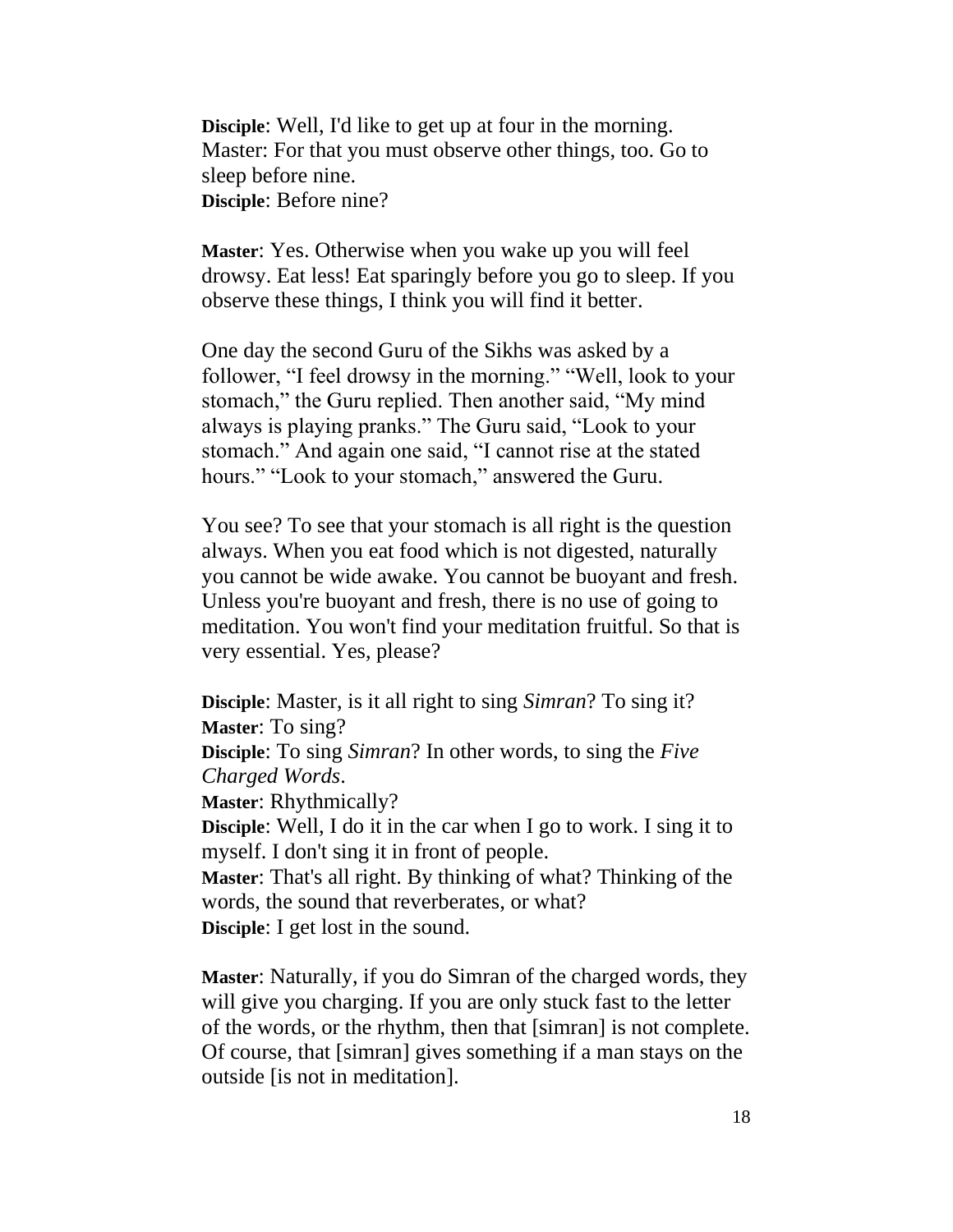Think sweetly of the Master and you'll have both. The other way, when you go rhythmically very strongly, you will also have that thought. But the boost that is had when the senses are stilled is much better.

Any more [questions]? Only such a man will not question whose pitcher is full . . . you see? Either way, quite vacant or full. Yes, please?

**Disciple**: Several of us here are teachers. I wonder if you, as an expert teacher, can give us some advice so when we go back to teach in the fall, we would be better teachers.

**Master**: In the worldly way, or in any way, you must be conversant with the teaching, or the talk you are going to give. This is the first thing. If you are confident, then your very words will carry weight. If you yourself are not very confident — dubious, wavering, then your words will carry no weight.

Words that come from the mouth only, do not affect. What comes out of the heart goes to the heart, you see. Say what you really feel. Don't cut up things. Don't deceive your own self. When you are confident about giving the talk, that's all right. No justification is required.

Long, tall talks are not required. If you give heart-to-heart talks, you'll strengthen their attention by radiation. A few words just before giving a talk directs their attention. Yes, I think it is better to learn than to teach. A teacher gives out everything outside [chuckles]. That does not help you.

**Disciple**: If you become a student, you can become a Master one day.

**Master**: Yes, surely. When you do your practices, you are satisfied because you have that in two ways, you see. First, you simply listen to what He has to say, and secondly you practice it along with listening. You won't have any questions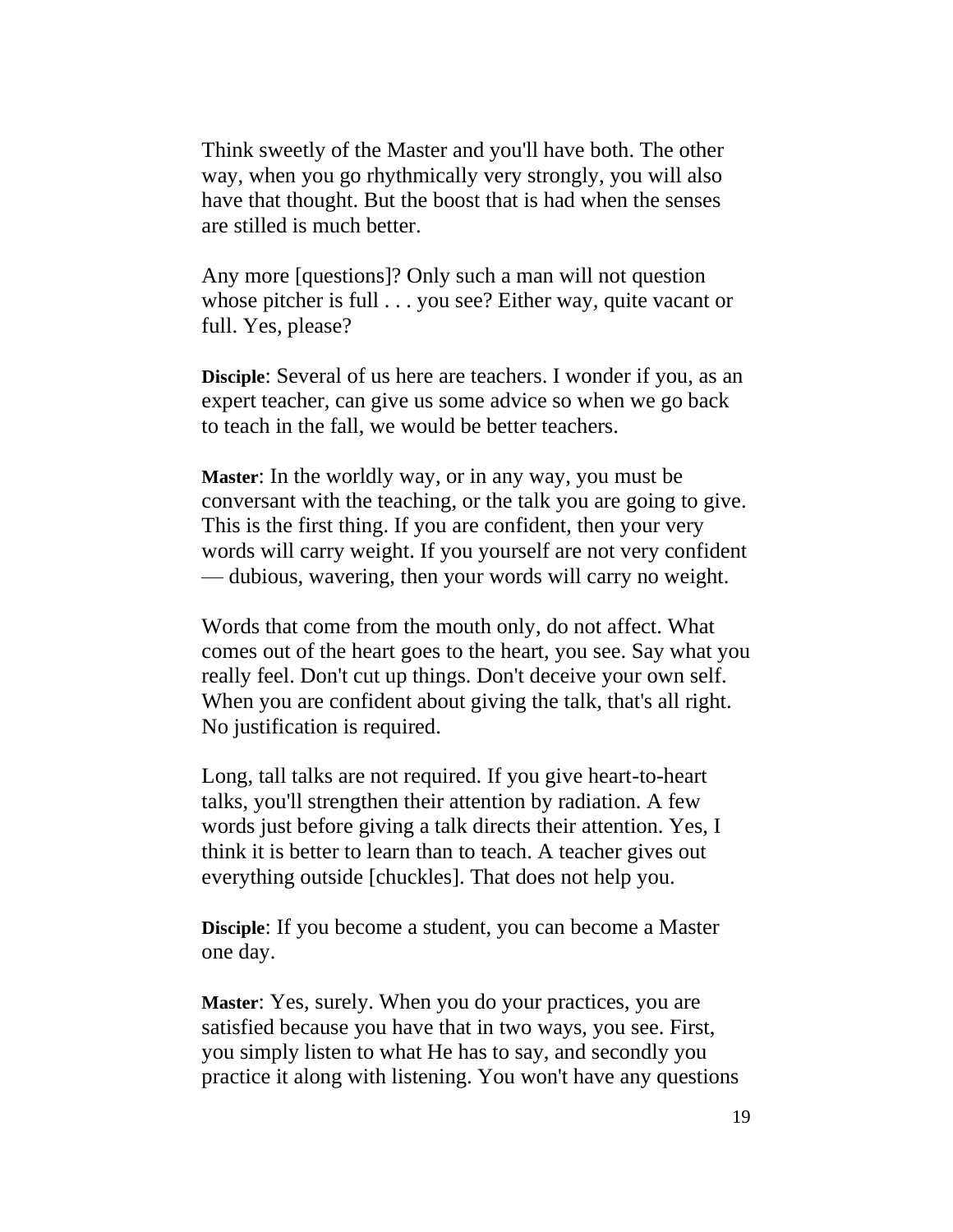to ask. They will be solved of themselves. Suppose you are holding a lamp, a lighted lamp, that radiates light five or six feet. When you go further, the lamp light will still proceed by five or six feet. So practice is necessary. Confidence only comes with practice.

You know when I went to the United States, I met up to three thousand five hundred people [at a time]. "All right, any questions, come up . . ." I never felt like a mannikin. Man learns more by questions. The problem for one is the same as for others and guides others. I give talks, but I always give time for questions.

First reform yourselves, then reform others. Then you will be less afraid to speak. You'll say what you mean. You'll mean what you say. There will be no fabrications, no exaggeration, no underrating, nothing. The man who makes statements which do not really interpret what is in his mind, has to be a man of strong memory. If his mind is not satisfied when he has given a talk, his mind will feel that somebody may not have believed him. He will ask, "All right did you follow my talk. I meant only that, you know." Then he goes to a third man. Again he changes. Naturally if my statement changes, two, three, or four times, I won't remember what I have said one day, the other day, or the third day. The serpent mind changes.

So a man who does not speak the right things from his heart always requires a good memory. This is a problem in India, you see. To tell lies, you must have a strong memory. Otherwise, you will be caught, naturally. The man who speaks truth, [his statements] will always be the same, maybe today, tomorrow, ten years — it's all right. How much time you have saved! So a liar must require a strong memory. Otherwise, he will be caught lacking somewhere. He may be thinking nobody is catching his statement, but the cat must be out of the bag sometime. It cannot be concealed. So to say what we mean, and mean what we say, and speak truth saves us very